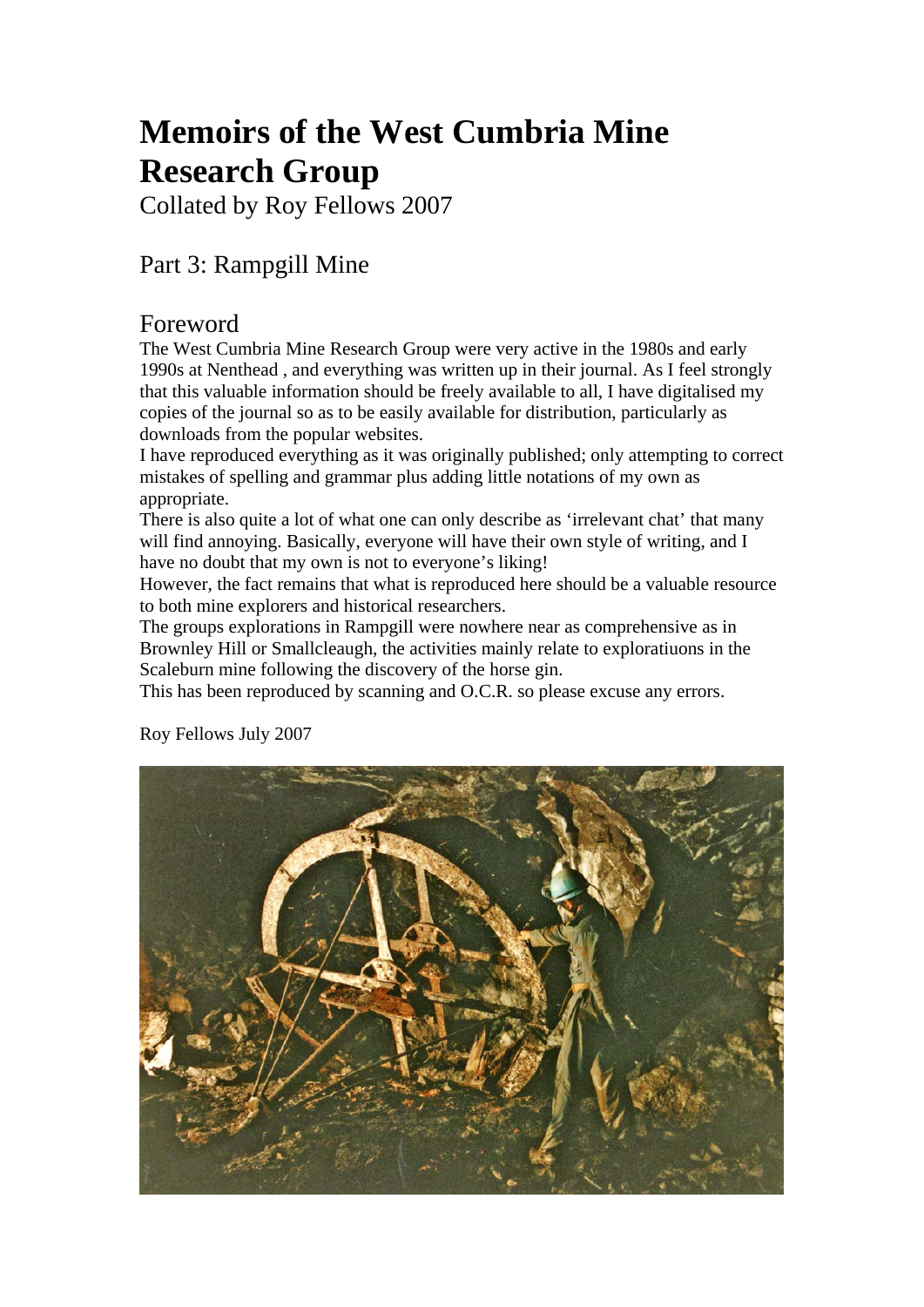# Scaleburn Vein Rampgill Mine<br>
Saturday. 29th March 1998

After being unable to swell the numbers any, the 3 of us met up in the car-park and set off into Rampgill. The intention of the meet was to may-pole various rises along the Scaleburn vein, one in particular owed Ian after an unfortunate incident nearly knocked him out of the top of it. Eventually reaching the steps we ascended to the high level, dropped down Lawson's sump and continued in-bye, past gin junction and through a couple of digs. We climbed up at a point where a single timber is bridged across the level roof, resting on a length of rail with more timber crosswise holding a lot of deads. Above a slope of muck on the right is a rise that we were going to look at. Once the rise foot was climbed into we found that there was no floor to sit the maypole on.

Leaning over and looking up it some material is hanging in it about 15 feet up, and it may in fact be completely blocked.

Collecting up the poles we continued inbye until we entered the thigh deep water near the end of the level. The forth rise from the end of the block looked a possibility, appearing to go both ways so we assembled the maypole. This proved difficult due to a lack of footholds in the rise to lift the maypole. This was eventually solved by

wedging the steel pole a-cross the rise and I ascended the left rise on the out-bye side.

Some loose rock at the top was tidied up and I got off onto a slope of muck and rock. Moving up this, things didn't look promising, a heavy fall of mud through a hole in the roof almost filled the place. However to the left and below the fall foot was an opening which seemed to go. I shouted down to Ian who came up and we entered this small drift at right angles to the Horse level. A few yards along this it went left and right. To the right (ie outbye) a climb down a wall of deads lead to a forehead, in-bye from the junction went about 40 yards through limestone to a block. At one point a length of fishbellied rail was being used as a stemple overhead. We went back to the maypole and looked across to the other side of the rise. This was a few feet lower than where we were, not being able to make out a definite way on we had to descend, re-position the maypole and I went to check. A couple of feet in from the top was a four foot wall of deads in a state of collapse with a very heavy stemple above on which was sitting cross timbers and deads. I still couldn't make out if there was a way at the back of the collapse, to the right. On putting my weight on the wall, I wasn't particularly happy about the way it moved. Carefully getting up it and crawling under the stemple I discovered there was no way on anyway, again stuff coming through a hole in the roof being the problem. I descended and we moved further in-bye to the next rise. Standing about in the deep water was chilling so I tried to get up on the bank at the level side a bit and Ian and I had some bait. Kirsten got on with the rise. Placing a pole on the bank gave enough height for her to ascend into a small working with again no way on.

The last 2 rises from the collapse are both 25 feet, however the second from the end has a large rock perched across its top (This was the rise that had cost Ian several stitches). The 1st rise from the end looked a better proposition for the maypole, timber sheltering at roof height gave a hardy perch for lifting the maypole to add other sections. Ian climbed onto this and we got the pole built, then he continued on up to the rise top. Kirsten, then myself, followed. We were hoping to be able to go in-bye and get beyond the collapse, but this was dashed immediately. A heavy fall of mud and rock just beyond the rise pit paid to that. However out-bye from the rise top saved the day and gave us a lot of exploration. The floor between the two rises was planked and getting past the large rock was tricky but climbing on up beyond we found a Nenthead ladder leaning against the wall, and also a metal prodder type tool. These were at the beginning of a high narrow slope, perhaps 25 feet high and 15 feet wide, a couple of side tunnels were left for later as we found another planked floor, then Ian forced a way through a narrow section which led into an interesting area A slope of muck and deads led down to a section of arching, nearly buried now the floor was built up over this u $\sim$  but the other end, 10 -12 yards away, was completely openChmbmg down the rock wall we got into the level, at the far end a stack of rails are lying. We had a search for clay-pipes, no luck, and then Ian found a metal water bottle complete with wooden stopper. This short section of arching here seemed out of place, perhaps No 4 rise is somewhere under here? Climbing back up, a fall blocked the way, a large rock having come down with some very soft shale. I dug through this and slid through into furthier workings, on the left a step up to a 'window' led into another small area. The way on was backfilled, but Ian excavated his way on into a working, a way up on the right was now choked. A possible continuation at the far end is completely backfilled and would need some work to clear a way. We began our return with one or two more things still to look at.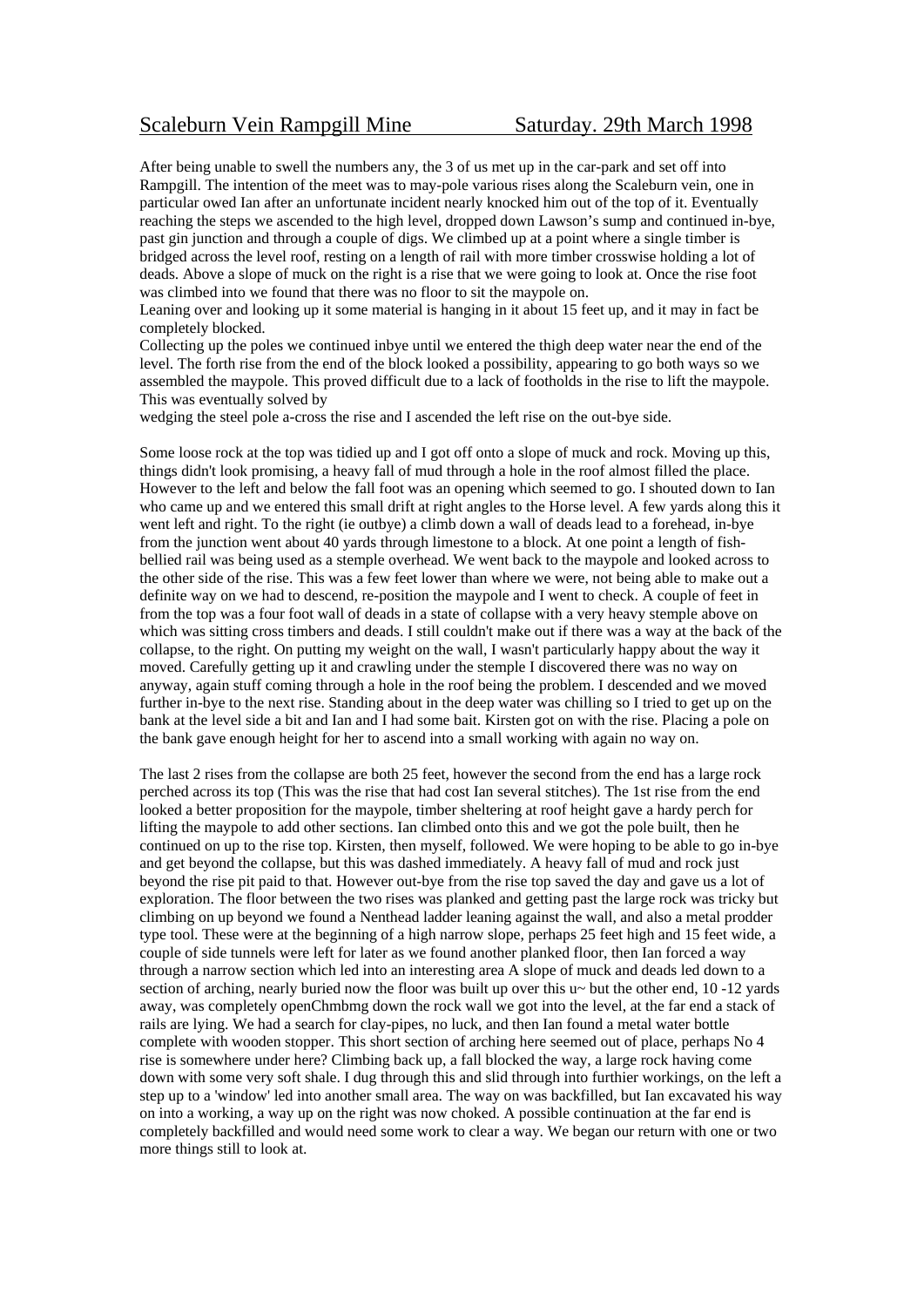

Back to the area above the arched level a hole on one side led into a small working, another on the opposite side had a rise in it which appeared to go both ways but un-climbable without an aid. Up the rubble slope beyond the arching a wide rise was looked at - (wide because the walls are falling off). I tried to find some way up but its in shale and I slid down as it gave way, this rise also looks interesting, going both ways. Back to the slope, Kirsten crawled along a side tunnel, partly backfilled, to a chamber with the way on choked. Ian climbed up into another in the opposite wall which led to a Y junction, again choked. From here he could see that a hole at the top of slope end appeared blocked.

Returning to the access rise-top a pack of deads on the right could be walked round, where we found a bait area. The wooden plank off the seat lies rotten on the floor, but the rock supports for each end can be seen. A little further round is a pair of clogs in nice condition with some old rope lying with them. Candle mud balls dot the wall, a stopper off a water bottle turned up and Ian really rounded the day off by finding a clay pipe bowl in a small vug. (This read T.W. on the back of the bowl). On this high note we descended the maypole and made out way out. My car was in a good mood this time and I made it home O.K.

Bill Griffin

# Rampgill Mine,-Nenthead. 6th October 1996

Having had a brief look at this mine previously, we decided on a return visit to check out more.

Heading inbye, past the Brewery Shaft junction, we came to a rise on the left. Climbing this, we explored various workings, a couple of times the way on were blocked, but alternative ways were discovered, until eventually no more progress could be made due to a collapse.

Continuing up the Horse Level along Scaleburn Vein, we arrived at the steps, and ascended through the impressive arching, emerging into a wider area at the top. A date and initials (CB, JP, 1795) were spotted on the RH wall at eye-level.

Heading NE through sound level, we quickly reached a level on the left, watered to ankle depth; following this led us eventually to a drowned sump. This was very sound, and a large working could be seen below, through the clear water. (It would make a great dive for Noel!)

Back to the main level, 25 yards on, we came to a junction to the right. This led to a chamber, and we looked down about 6 feet onto a collapsed sump.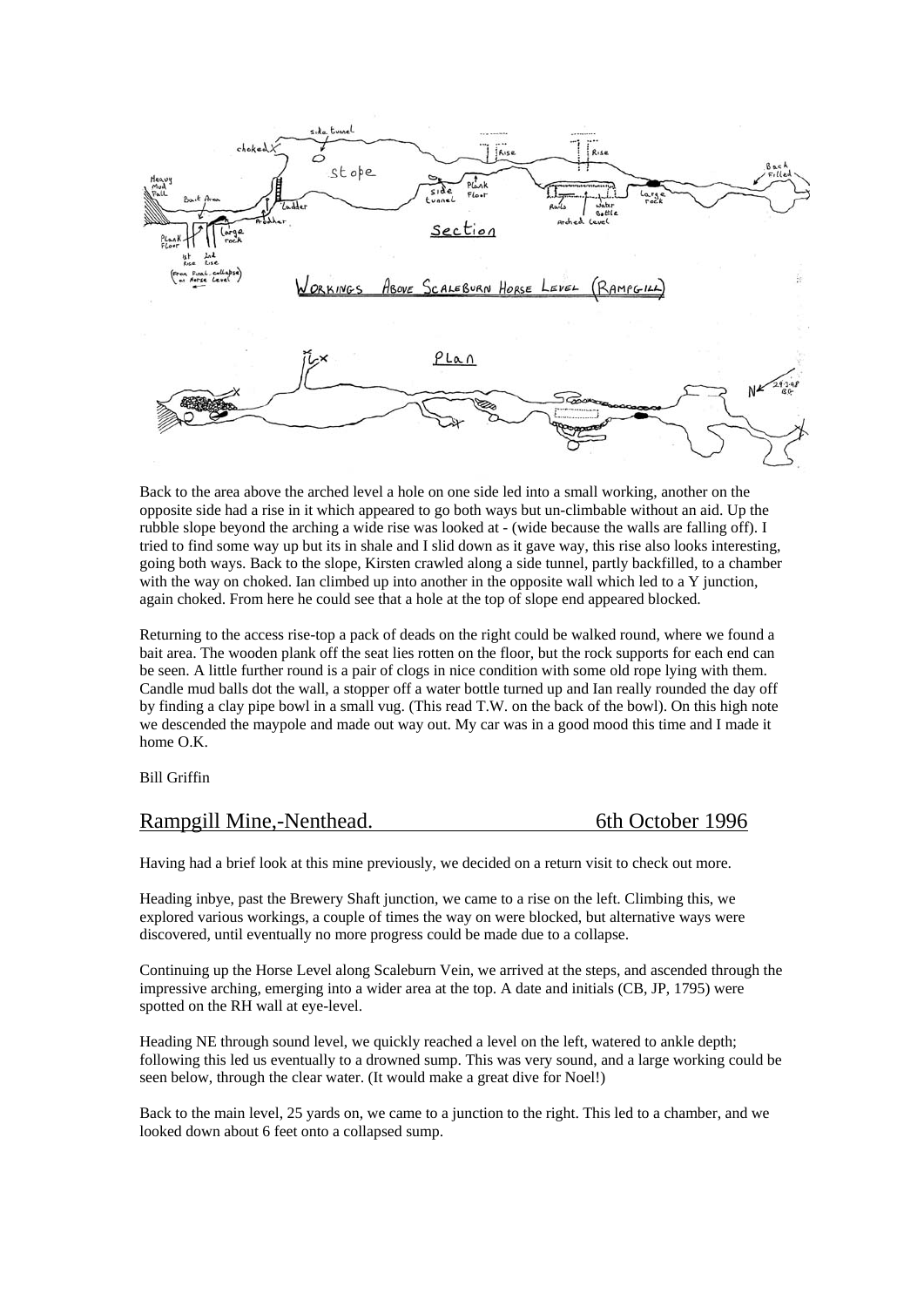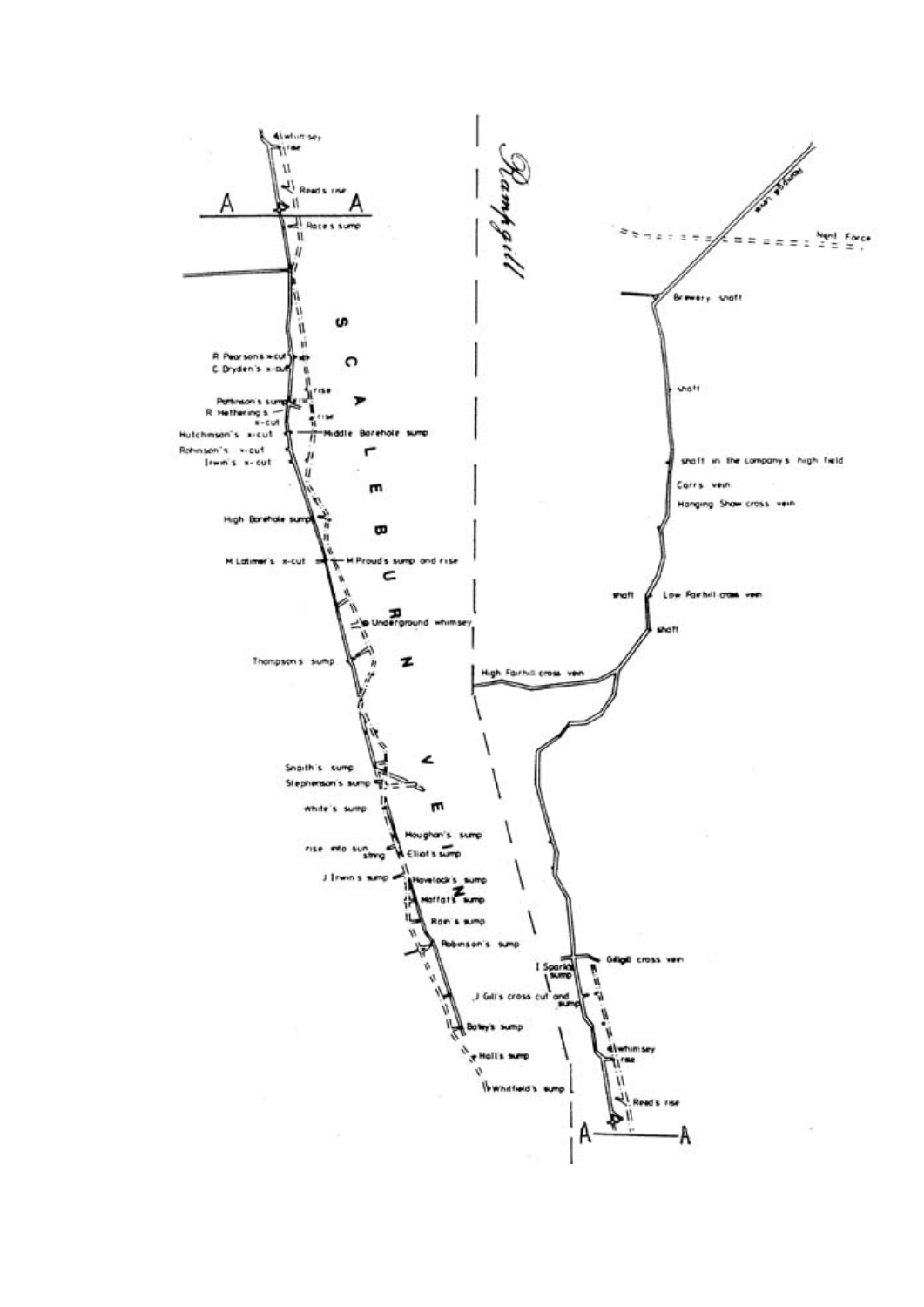Inbye again on the main level, a junction on the left had holes in the floor in a couple of places, and a blocked sump on the right. However another short junction to a sump was interesting in that we discovered a date. This was to the right of the sump-top, 2ft above floor level, and read:- (1805 IT, IP, RW, T, TL, IV, IE.)

Pushing further along the side-level, we spotted a winder off a jackroll at a sump-top (blocked), and then came to a rise which was running water but looked interesting.

Eventually, we came to a collapse which was crawled over and down, into a short length of level leading to a sump which appeared to be open; a long ladder leaning against the wall at the bottom, but well out of reach.

Returning to the main level, we pressed on, coming to a wide area with a large diameter sump to the left. This must have been a busy place at one time, as the back wall was absolutely covered in carved dates and initials. Some noted were:- (1800 RH, 1793, 1799, HW RH, IH 1799 EF.) Also, unusually, a full name (DOBSON 1790) To the right of the level is a stope with a heavy stemple in above.

Continuing inbye, there are initials and a date (1795) on the left of the level, and further still, some old timbers are lying opposite an entrance to a blocked sump. On the wall next to the timbers is carved (1830 JR, MR, FR. A family company?)

About 20 yards further on, a rise on the right, 12ft high, was almost climbed, but was too wide.

Further on, a short level to a blocked sump, has initials (IT) above the entrance. (There's that man again!)

About 50 yards further inbye, we were stopped by a complete collapse, the level by now being in the plate.

Rampgill 13th October 1996

Kevin and I returned to the Scaleburn Vein with Bob Johnstone (a new member, but a very experienced caver) to continue our exploration of the Horse Level beyond the collapse just inbye of the steps.

Calf-depth water led to a staggered crossroads; to the left led to a sump, but the RH branch went some distance, eventually being blocked by a collapse of coal-like material.

Further on, a junction in the arching has a set of points still in the rails, but turning left here, was a real eye-opener. The passage quickly opens into a large cavern, at the back of which is a horse-gin lying on its side. This is in good condition, and ideal for some superb photos. The cast-iron top of the gin has been fractured, apparently by the miners when its use was no longer required. A large timber, spiked to the roof, has the top bearing still in situ. This was cast in two halves, being bolted together, the strange thing is that the horsegin's destruction would have needed these bolts removed to release the top bearing, and send it crashing down.

(No, the timber must have partially collapsed under its own weight and come out of the top bearing. RF)

Why did they bother to bolt it back together again? Another thing is the height of the cavern compared to the gin; when the top bearing was released to allow the gin to fall, the winding drum at the top would have snagged on the roof, and jammed it in at an angle. Whatever happened, it is now on its side, and several rope lines can be seen marked into the wood of the drum.

Some yards away is the winding shaft, its top spanned by rails pegged into the rock as protection against anyone falling down it! Deep water can be seen at the bottom, perhaps 50ft below. There is no sign of where the winding wheel may have been situated, as directly above the shaft is what seems to be the foot of a rise, arched closed by the yellow rock.

Climbing up beyond the shaft, a level in limestone leads to the foot of a manway/hopper. Some timber and debris lies here, but it's an impressive rise, and deserves to be maypoled.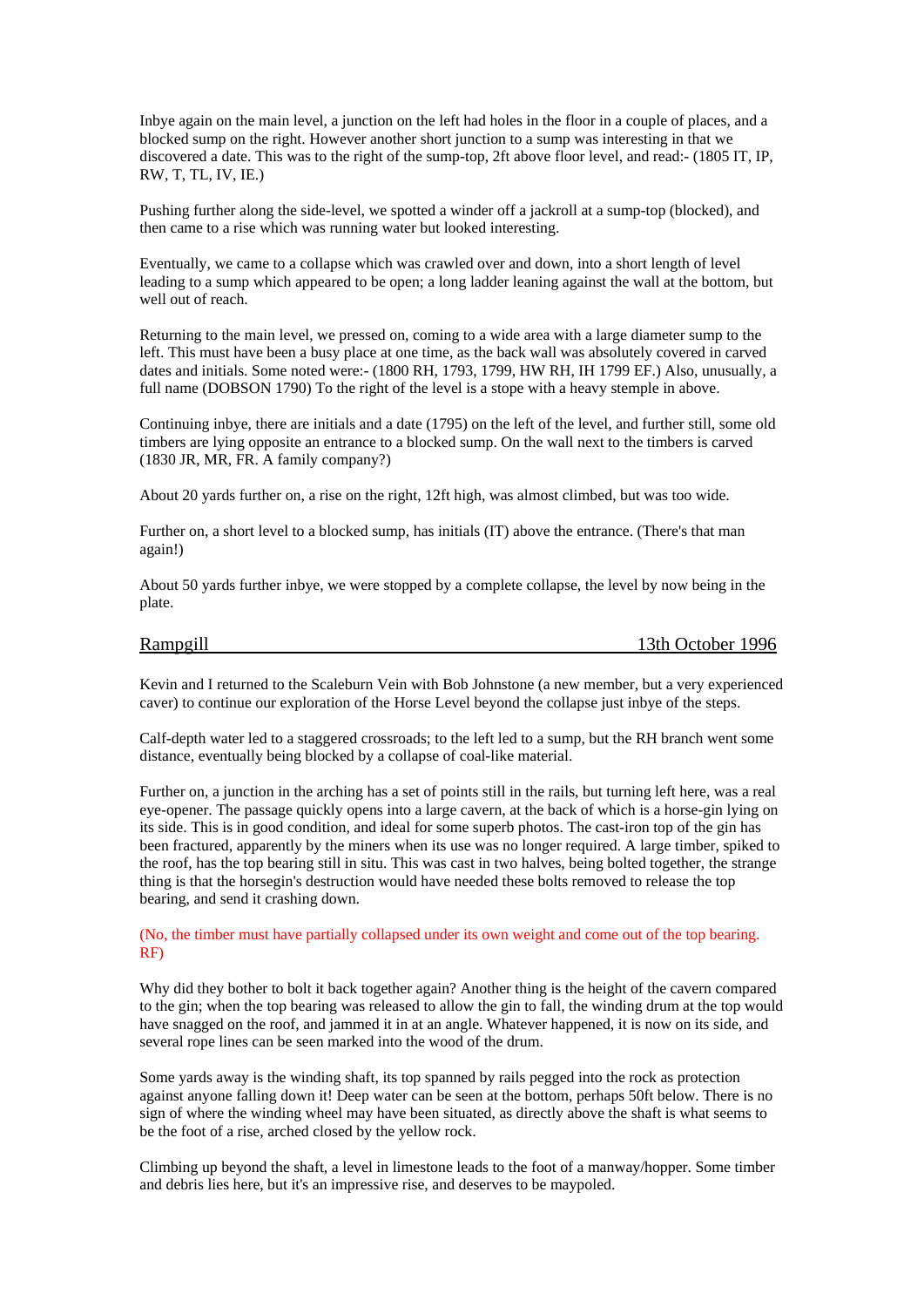Back to the Horse Level just inbye of the junction, a hole in the floor reveals an understope which would need tackle to drop into.

We continued on, crawling through various digs and exploring upper flats workings, finding gelignite, lead coated fuse and a full box of detonators along with printed instructions for setting charges in English and Welsh.

At one point, a junction to the left led to a sump, the top of which was "fenced-off' by two rails spanning the level. A note left here by Ian Hebson, warns of bad air down the sump.

It was a struggle getting through two drums set in a dig on the Horse Level, but there was much to explore beyond. We even found group members John & Robert Lawson, Roy Fellows and Robert Bunting, flying the flag down here. (A plastic Union Jack with their names on, as a record of their opening this new area.)

On ringing John about this find, I discovered they were the guys who re-opened this length of the Horse Level. They certainly put some work into it. (This area had also been discovered by CATMHS, as they had a meet in there on the 17th of October. - Ed)

| Bill Griffin. |                   |
|---------------|-------------------|
| Rampgill      | 8th December 1996 |

Returning to the Scaleburn Vein for more exploration and a video-shoot, we began by following a level behind the horse-gin chamber. This appears to run parallel to the horse level, but at a slightly higher horizon. Access was mostly crawling until we reached a small working, with a way-on now blocked. Having continued as far as we could, we returned to the chamber.

We had a search about here, and found a kibble hook, possibly used with the gin and nearby sump, and also a metal roller probably used as a rope-guide, which still ran freely in its mounting. Both artefacts were left displayed on the gin.

Several wooden wedges were found in a cavity, purpose unknown, and as we headed inbye, identical ones were found further on.

Looking for ways up we hadn't done, we found a rise out of the level roof; the arching ended a few yards further inbye, so we climbed up there and got to the top of the rise. Walking further outbye, we climbed about 8ft up a hole, and discovered a wooden ore chute in situ on a slope from a higher working. It seemed this may have fed a further chute (now gone) to drop the ore down to the Horse Level.

Further inbye, a large stemple spanned the level above our heads, one end supported on a rail across a gap in the arching. The stemple was supporting timbers holding back a large amount of deads, above the RH side of the Horse Level. Ascending into the working above, we moved outbye up an incline of fallen material to a hole on the right. Here, a wall of deads was hanging without a base, holding back more deads; however, we managed to get into the hole without disturbing anything. A flat-out crawl brought us to a very small hole, through which we could see sound level beyond. Clawing away at the tight packed mud and rock, we eventually opened up enough to slide in. We immediately found a clog in poor condition, then followed the low level to a forehead.

Returning to the incline, we climbed higher up, from where we could see a way-on higher up higher up again, but impossible to reach without gear. We could see in the roof of this higher level, a rise lined with yellow rock. I would estimate the top of this rise to be even above the height of the manway/hopper at the horse gin cavern. Disappointed that we couldn't get further in this area, we returned to the Horse Level and continued inbye.

Eventually, coming to un-arched level for some distance, we climbed up onto the arching where it began again. We could look up some distance, and decided to try to get there. A climb on the inbye side got us into arched level, which we followed to a collapse of deads. Crawling over this, we were in a 4ft gap between two walls of deads, which we climbed. These had once been planked over at the top,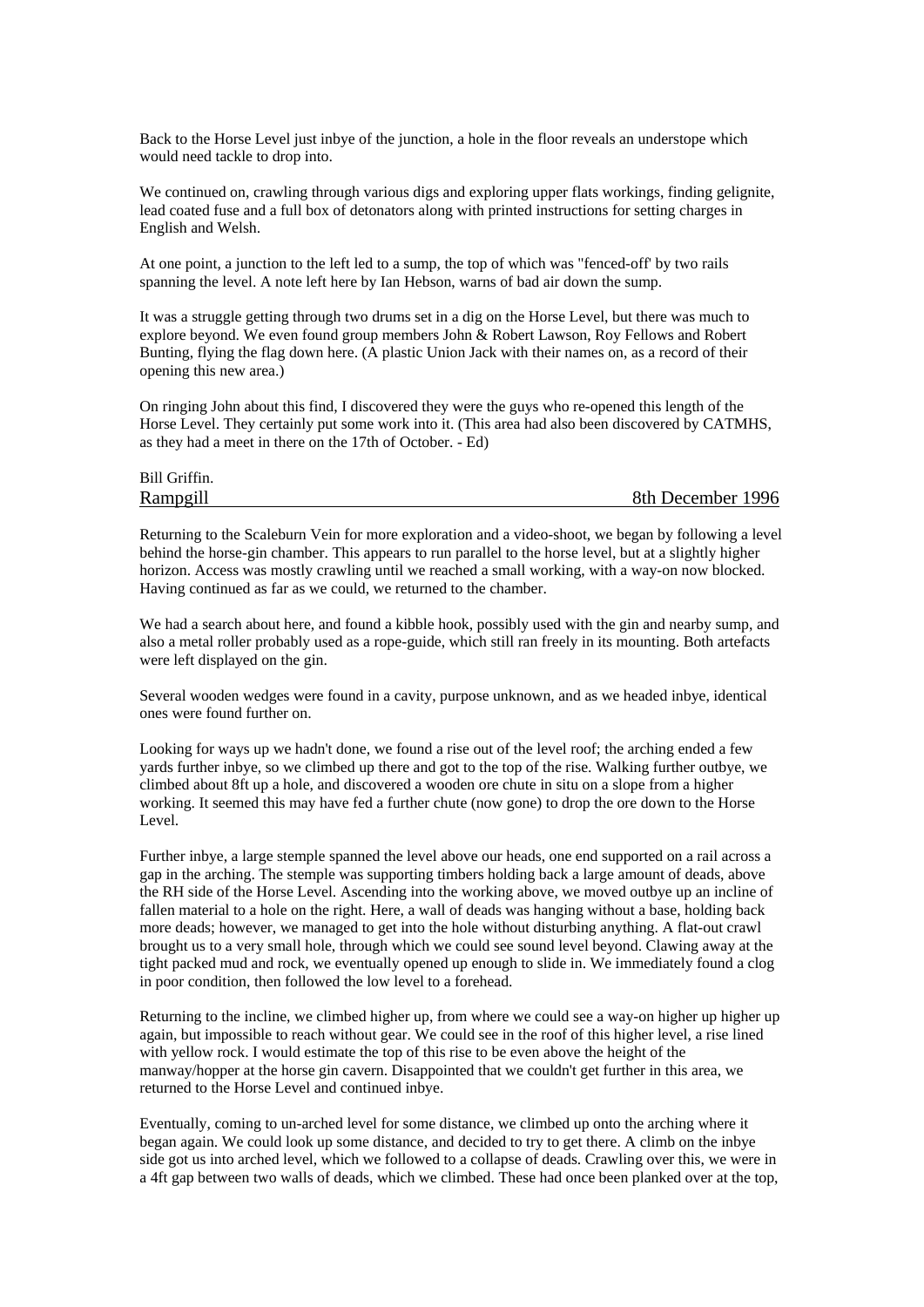but the middle of the planks were gone, with only the ends left on each side. Once up, we went through a "porthole" in the limestone and into a flat working. Heading inbye, through partly back-filled level, we eventually came to a junction where a lot of material had come down from a rise working; this had blocked the outbye side, but inbye has a way on, but would need an electron. The rise seemed to have a level off it part way up, and I reckoned the metal ladder previously found down a sump would get us in, although getting it here would be an effort.

Returning to the porthole, we could see a way-on looking outbye, which, when we got to it, we found we were able to look down to the start of our climb. This new level led into more workings, a few yards along which we found a nice set of artefacts on the left. These included three metal water bottles, detonator boxes, a double-ended shot-hole scraper, and sundry other tins. Also here, was a metal spike like those which support the arching in the level we climbed into. The four flats on the spike came to a point, but on two opposite corners, they were cut with diagonal grooves (for grip?).

Time was by now running short so we decided to head out. This proved rather difficult; we got down the walls of deads and along the level O.K., but once again the climb down to the Horse Level saw us with a problem. After trying several times, we eventually linked cow-tails, and 1 was able to support Kevin while he stretched a foot out for a good hold, from where he climbed

down. He then found a long length of timber and propped it up towards me. I could just get a toe to this, but it was enough to then reach the good foot-hold and get down. Relieved, we then made our way out.

# Rampgill 15th December 1996

The following week we went for the metal ladder from the sump on the High Level. This proved to be made of steel and heavy; it took some getting to the rise inbye from the water bottles previously discovered. Anyway, we offered it up the rise to the level and it proved too short to get in! However, we could see that it appeared to go, and this made us even more determined to get in! I was able to acquire an 8ft wooden ladder during the week and this was taken through to Nenthead and down to the rise. Once here, we lashed the wooden ladder onto the top of the metal one, gaining enough height for me to climb into the level. Big Deal, it only goes about 20ft!

We were able to use the wooden ladders elsewhere on the Horse Level, although once again they only gave us enough height for enticing glimpses into areas we couldn't reach. At one point, a break in the arching had two walls of yellow stone rising high above the Horse Level, several feet apart Each wall had holes let into them, opposite each other, presumably once spanned by timber. From the top of the ladder, arched level could be seen going off at right-angles to the Horse Level. At another of these high walls above the level, there is a large stemple sitting diagonally across the level. Here, we put the metal ladder up, and the top just reached a small projection in the rock face; the wooden ladder was sat on this, and braced across to the opposite side of the level. The top of this ladder just reached the top of the wall. Kevin got up onto the wooden ladder, while I held the bottom of it from the metal one. His weight seemed to help jam the ladder in, so he went up. He reached the top of the yellow wall O.K., but saw that set back from it about 1V was another wall of limestone deads, with the way on above this. I had a look, and the second wall was about 4ft high, but the ladder situation was too precarious to get off with this second wall to get up as well. As usual, time ran out and we made our way out to day, or rather darkness as it was then.

# Rampgill Mine, Nenthead Sunday, 9th November 1997

A four-man team (DKB, Bill, and Mike Me. joined by Simon Bowes on his first trip) appeared through the mist, to meet at Rampgill car-park, and as nobody else had arrived by 10.30, we made our way into Rampgill to retrieve the maypoles from their hiding place, before moving inbye along the Scaleburn Vein, to the rise we had planned to ascend. This rise was the last open one before the stepped incline up to the High Level, and appeared to be 25-30ft high and 10ft in diameter.

We duly arrived, and as a first step, jammed the shorter steel pole across the shaft, for Bill to clamber onto, thus enabling us to assemble the remaining three 10ft aluminium poles up the shaft.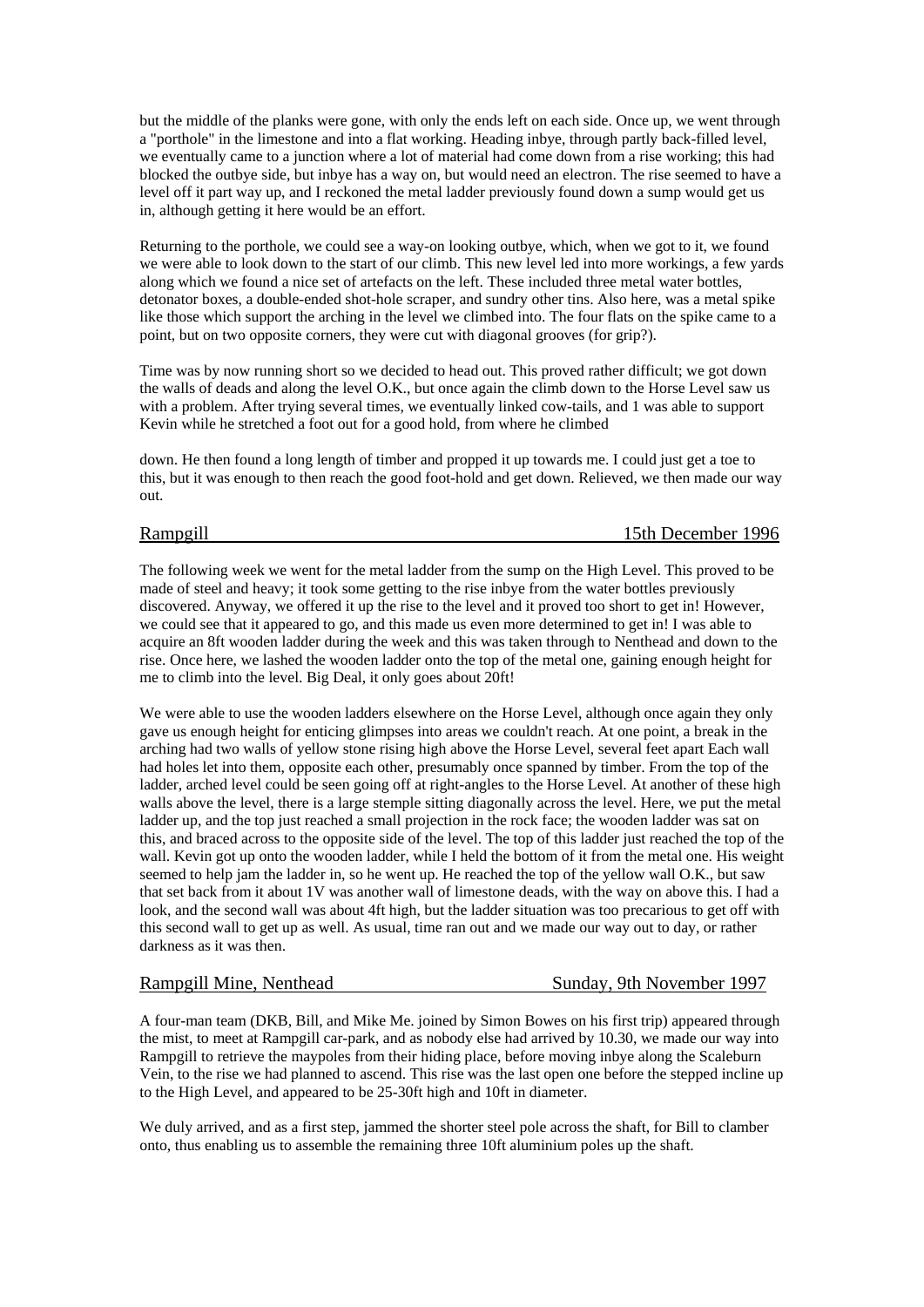This done, Mike offered to ascend, but, when near the top, and after a little "gardening" to remove shale-piles on the shaft-top, he determined that the pole was placed such that safe ground could not be reached, so he descended, the pole was re-positioned, and Bill took his place.

Bill found that the pole now allowed him to access a cross-cut level around ten metres to a partially blocked junction with a low level running parallel to the Horse Level below. The RH side was only around 3ft high and quickly became choked with debris, so he returned to find the LH branch almost totally blocked by a fall from above on the corner. What looked like a pack-wall across the level was immediately beyond this fall. Opposite the entrance cross-cut, an apparent continuation was back-filled to the roof

Bill directed his energies to clearing the fall, and discovered that it was from a ladder-way, partially blocked by fallen debris. He asked us to look for a probe to help clear the debris, and Mike and I found a metal bar at the fall in the Horse Level, beyond the steps, and also a Steel pipe from the sump-top reached from the High Level above. These were sent up, but, feeling that help was required, Bill sought assistance, and I duly ascended to join him. We quickly removed the base material, but in doing so, allowed suspended stuff to fall. I advised Mike to take Simon inbye to see the incline and graffiti, while Bill and I tackled the new fall, and, after moving a respectable amount of rock, mud, and smashed wooden ladders and stemples, we eventually cleared it again sufficiently to be able to look up. This look revealed a rise of around 15-20ft, the back wall being boarded and stempled to the top, with broken rock visible through a hole, suggesting that there was an ore-chute beyond the partition. Due to material still suspended in the corners which we could not reach with our probes, we decided to leave this for gravity to handle, with a view to returning in the future.

The consensus between Bill and I was that this could not be the outbye continuation of the High Level above the steps, due to the outbye branch being only 3ft high, but what baffled us, was, if there was a chute beyond the partition, where did the contents then go, inbye, or down our entry rise; and if the latter, how was it moved along the cross-cut? If there is no chute beyond the partition, what did they do with the waste from a level that required installed ladders and a timbered rise? Anyway, it seemed to warrant a return trip in the future.

We dismantled the maypole, and moved the steel pole to the sump-top from the High Level, where we had lunch before removing the camouflaged trap-door, and fitting the electron to descend into the Horse Level beyond the fall.

The sump had a note in the top, warning of the danger of damaging the support timbering, and when Bill descended, he found that the bottom steel support had been supplemented with wedges. Everyone descended without problem, despite the awkward hang of the ladder, and we headed inbye to the Horse Gin, where a little photography was done, before a quick poke around nearby workings, and a re-ascent of the sump. The sump was hidden again, and we moved inbye along the High Level to view and photograph the graffiti covered wall at the sump-top, and the also on the level-wall in between.

Following this, we moved outbye and turned left to Whisky Bottle Corner, turning left again into Rampgill Vein.

After viewing the Engine Shaft on the way, we reached the NORPEX door, and while the lads assembled a maypole into the rise at the cross-roads, I took the RH level, looking for another way on. This level climbed through small workings, and crawls, up over a 10ft packwall, to finally end in a short level and a deep, narrow sump, maybe 50ft deep. I returned to the others, to find that, using two poles, Bill had ascended to a blind 8ft heading, with no way on.

Returning to the junction outbye of the Engine Shaft, we turned left, past a string in the left, to a high string just beyond. This was the maypole ascent Howard and I had looked at previously, but now it looked daunting, the pitch being 40-50ft up in a working perhaps 15ft wide. 1 climbed up the inbye end, and into a level, which sloped up beyond to a 10ft rise at the top, but on scaling it, there was only a small working, so I returned to the others. Bill had reached the level, and from there we assessed possibilities, but concluded that steel poles would be necessary, and even then, some bracing would be needed, and possibly lashing it in position. The conjectured level mouth, up just under the roof, headed back towards the main Horse Level, and the water flowing from it, had stained the wall a yellow-ochre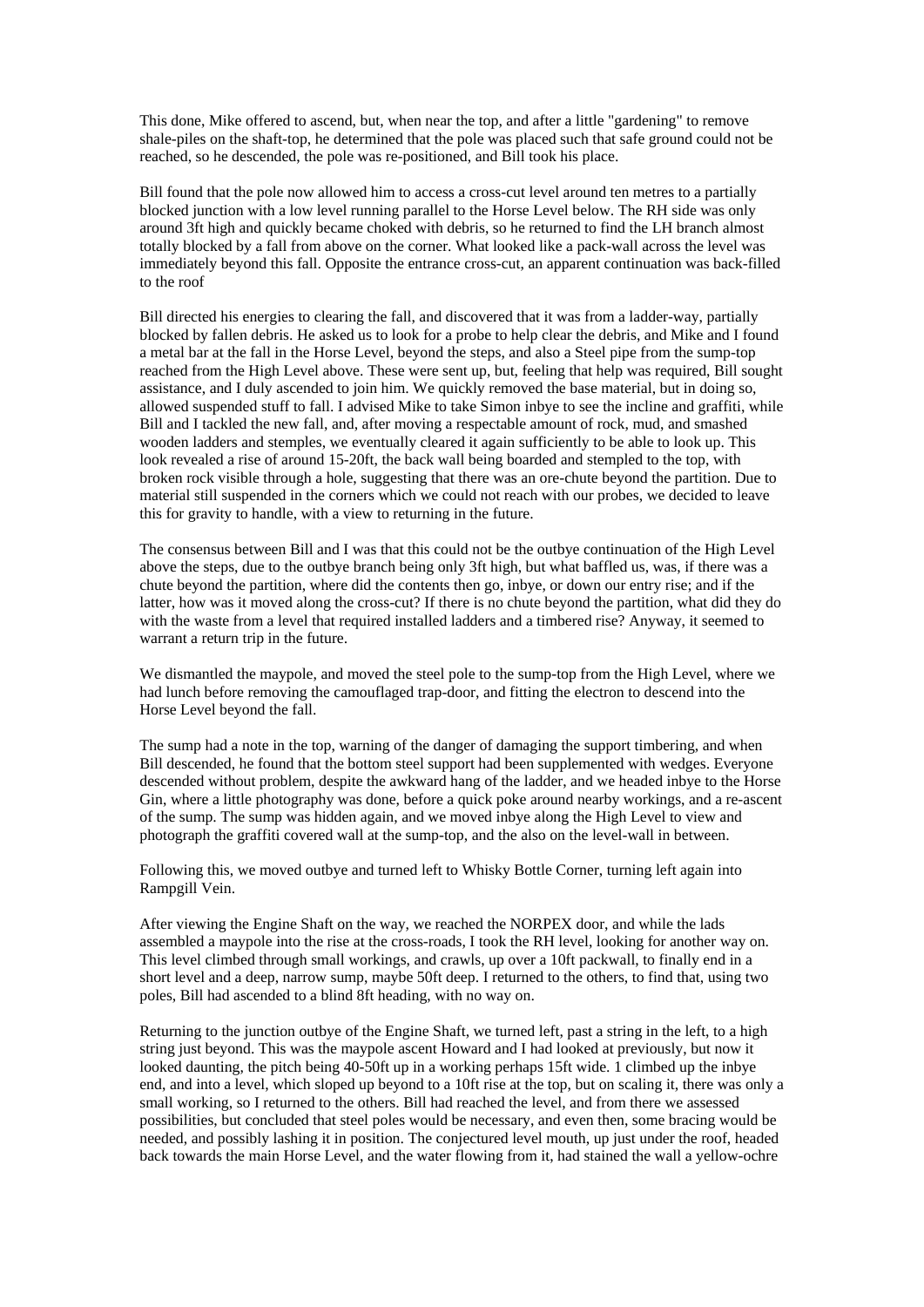colour all the way down. Whether it is a level or just a natural water-bearing fissure, can only be found out by scaling it! Anybody game?

Collecting the maypoles together, we moved outbye: to store the sections in their new hiding place, Mike and Bill noticing on the way out, that a stone-lined rise above the Rampgill Level, of maybe 40ft, appeared to have a level running inbye from it. We left this for another trip, and, after concealing the poles, we made our way out to surface.

Although we had not managed the second of our two intended maypole ascents, we had done the first, and intended to return to it, and as Bill so nicely put it, "tied up a loose end" near the NORPEX door. (They say mimicry is the sincerest form of flattery. I'm sure somebody else used to use that phrase?) We had also discovered other possibilities of further exploration.

Dave Banks

(The NORPEX door has since been cut away by persons unknown. Since that time the workings beyond have been systematically stripped of artefacts including an old newspaper cover "Burtons: another link in the chain" which I had spent about an hour piecing together on a wooden board so that I could go back and photograph it. RF)

| Rampgill Mine, Nenthead<br>Wednesday 30th December 1997 |
|---------------------------------------------------------|
|---------------------------------------------------------|

This trip was set up to show Carol Rothery the Horse Gin, which would give Joe a chance of some photography also, and Kev and 1 had plans to ascend a couple of rises previously spotted.

We picked up the poles on the way to Rampgill Vein and looked at a large rise above the Horse Level, lined with yellow stone, and just before J. Irwins Crosscut.

As it rises, this curves back over inbye, consequently the top of the pole was a few feet from the side, and as we already had three poles on, adding another would simply move it further out because of the slope. I climbed up for a look, but if there is a level at the top of the slope, it appears to have collapsed. Getting off the ladder at this point, to scramble up the slope would be possible (but suicidal), but I felt was not worth the risk. The outbye side of the rise is vertical and continues up beyond where I was, but was out of maypole reach, and it was difficult to make out.

Back down, and a few yards outbye, a small hole above the arching rose up at an angle. I got into this, and dug my way through collapsed shale, but only got to the back of the rise wall.

We dismantled the maypole, and headed off to Scaleburn Vein, where we all descended the electron, and moved on to the Horse Gin, where Joe took several photos.

(Note - The final metal strut on the sump is no longer doing its job, so be aware that the descent may become unstable)

### (To true, it's since collapsed, however at this time, 2007, entry is still possible but dangerous. RF)

After some time in the Gin Chamber, we moved inbye as far as the Union Flag. There is a rise a few yards before this that had looked interesting, so we got busy with the maypole again. There is a level part way up, but when Kev got into it, it turned out to be just a very small working, although he did find the bowl of a clay pipe. At the rise-top, an arched level could be seen leading off, but three poles were too short, and another couldn't be added because the maypole hit the roof before another section could be added. We eventually got the maypole foot onto a ledge that gave the desired height, and again Kev went up. He told us he got into a small flat working, where he found several dozen detonators, but nothing else. As there was no way off to anything else, no-one joined him for a look, and he came back down.

Returning along the level, the drums proved a little difficult for Joe, until a novel feet-first method solved the problem, and we all made our way out.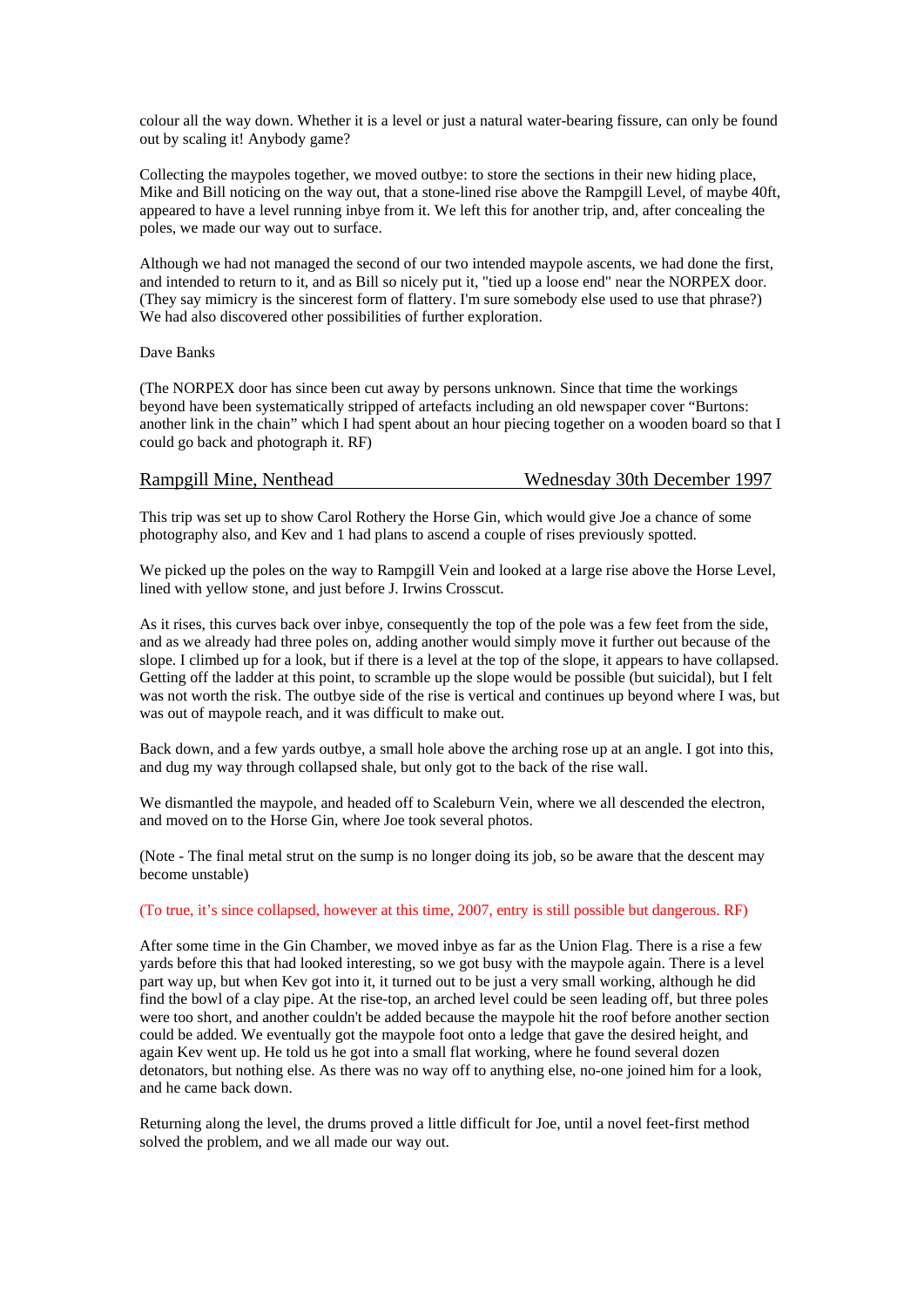(Members should note that the second drum has been cut and squeezed so as to fit through the first, and as well as being tighter, is out of line, making the exit up and to the left to get out. -Ed.)

Bill Griffin

# Rampgill Mine Sunday, 20 June 2001.

Having collected Dave Groves and Allan Procter at Florence Mine, we then picked up Craig Norman at Cockermouth roundabout, and headed east towards Nenthead.

Arriving at Rampgill car-park, we reported in to the Heritage Centre shop, that five of us were entering Rainpgill and should be out by five. We learnt that the Trust intends to fit new gates to levels under their control, and that consultations were taking place with NAMHO member groups. I pointed out that we were not in NAMHO any longer, and she agreed that she would make sure we were contacted. The main reason being that NPHT intend to lock the gates, with keys being given only to recognised groups.

### (This never happened. I don't think that we need solutions to non-existent problems anyway RF)

Having given up waiting for Chris Moore to join us, we got geared up and entered the mine, stopping off at Brewery Shaft to show them the shaft fittings, and explain the functions. Having also looked at the sluice from the Horse Level, we then moved inbye with me in the lead.

As I moved forward, I noticed little froth bubble patches flowing out, a sign of somebody in front of us, and sure enough, soon came across Chris sitting on some rubble in the level, waiting for us. He had entered when we were chatting with the lady in the shop!

Introductions over, we made our way to the junction, where we took the LH arm on Scaleburn Vein. The timbering in the short stoped sections, and the stone-arching were pointed out to show the two types of working and support were achieved, as well as the short drives and rises along it.

Finally we reached the spiral manway, and entered the High Level, where the first miner's graffitti was pointed out.

Explaining the principle of the left-hand rule, I then took them down the first level, which is fairly unimpressive apart from ending in a small chamber with a flooded sump in line with the level. Here, I sat across the entrance to the chamber and had each look over me at the sump, pointing out that, if care is not taken, the mud churned up in the level, could mask the sump under the water, and the unwary walk straight into it. I explained that in-line sumps were rare; the normal procedure being to site the chamber to one side of the level, and often with a low wall to prevent water from the level entering the sump during its sinking.

Returning to the High Level, I took them along the next LH level, which meanders off down Scaleburn Cross Vein until, after a set of fairly tight crawls, it reaches the funnel shaped sump that descends via a sub-level to Brownley Hill Mine.

Here, although it might have been possible to skirt the funnel, I felt it best not to do so, as, to my knowledge the main level went nowhere, and the lip of the funnel was a lot more eroded than it had been on my last visit. We duly made our way back along the level, and began checking the left-hand levels as we went.

The first one reached, had a dry sump on the RH side, and ended with a flooded sump, also to the left. I did notice that the grafitti at the top of the sump actually said "M.ION" and not "MI" and "ON", as originally thought. Ion being a Westmorland surname.

The next level on the left had originally had "stink-damp" or hydrogen sulphide in it, and had been barred with timbers across it. After explaining the associated problems of the anaesthetising of the sense of smell, the remaining timbers were removed and the level entered, but no smell was detected. The sump was shown, and the rest of the level checked up to the forehead with Craig, before returning to the others, who had moved off to the High Level for lunch.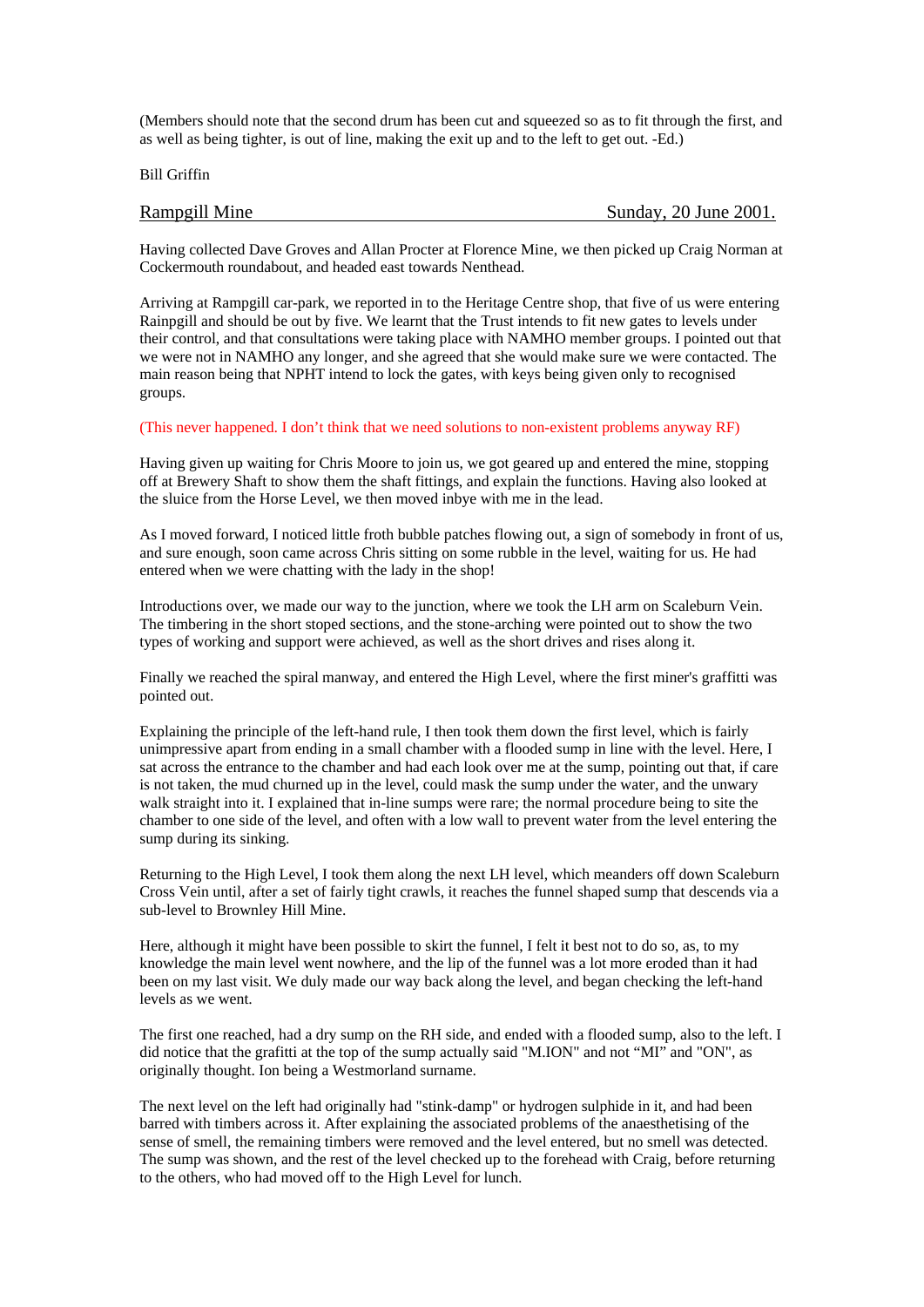Having eaten, Craig and Allan joined me to view the 1775 grafitti, and on to the sump with the large graffiti covered back wall, and stope opposite. Further inbye, we encountered a climbing rise, which 1 could not recall from last time, before reaching the 1830 graffiti near the timbers on the LH side of the level.

Here, I went on about thirty yards to a small chamber in the level, where a low level went off the right, but realising the others had not followed, I returned to them. What was funny, was that they had found another set of initials and an 1830, above and inbye of the other set. They were the same initials, possibly a family team, as they were all the same second initial, but were better cut than the other ones.

Returning to the others, we persuaded Dave to come back and look at the 1775 date, for a photo session, before moving outbye back onto the Horse Level, and another photo shoot beside the secondary iron mineralization cascade.

Back at the junction, we turned left along High Fairhill Cross Vein to the Whisky Bottle Corner, where a whole collection of whisky bottles are now on show, before moving off down Rampgill Vein.

Part way along here, lights appeared in front of us, and a party of four came past, three in yellow cave rescue suits, and carrying long rakes. A gruff "Hello," was all we got, in what was thought to be northeast accents. The only time we have previously had such a subdued response, was when coming across NORPEX diggers, and again as they were leaving the mine. For this reason, and because of the rakes, and where they were coming from, we concluded that these too were NORPEX.

Reaching Rampgill Vein Engine Shaft, the area was viewed, before moving off up to the TJunction on Rampgill Cross Vein, and the famous Steel Door installed by NORPEX.

Some time was spent here, discussing the door and its operation, before I took the RH level up into the stopes with Craig in tow, to show him the sump in the side level at the top. When there, we noticed that the rim of the sump was now cut with rope grooves, and that the RH wall had two 8mm anchors in it, so somebody had been down in the last eighteen months. I wonder what they found?

Just outbye of this area, at the foot of the pack-wall climb, there was a collection of galena, recently extracted from the vein above, still gleaming in the rubble on the floor.

We returned to the others, who had stopped at the understope about half way up, and we all made our way out, taking the next LH level to continue our exploration.

This led through two vein-workings or "strings" and on into a whole series of junctions, with levels on the Sun Vein and 2 d

Sun Vein, some with manways and hoppers from stopes above.

There looked to be plenty there to fill another trip, and as we were starting to loose our focus a little, I thought it more sensible to leave this area until the next time.

We had also intended to brave the waist-deep water in Hangingshaw's Level, but for the same reasons, didn't, and duly made our way out to day.

(Note - a subsequent conversation with Bill Griffin, revealed that he had been through the Sun Vein system of junctions, past the Crosscut, and he believes to where it meets Rampgill Vein. Here he found fireworks, which he believes may have been used by the diggers to try and determine if their dig had reached the other side of the now-blocked level.)

DKB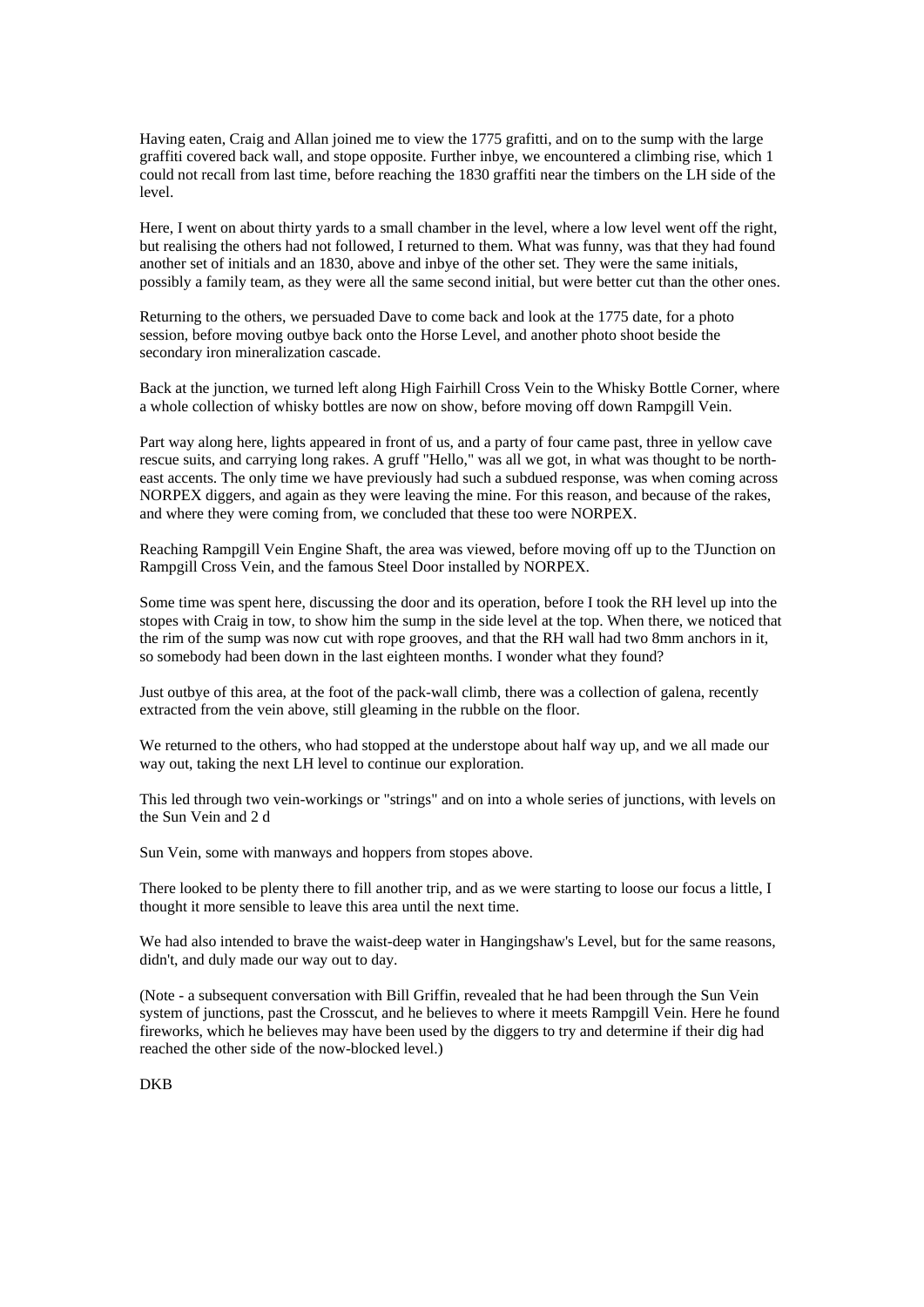